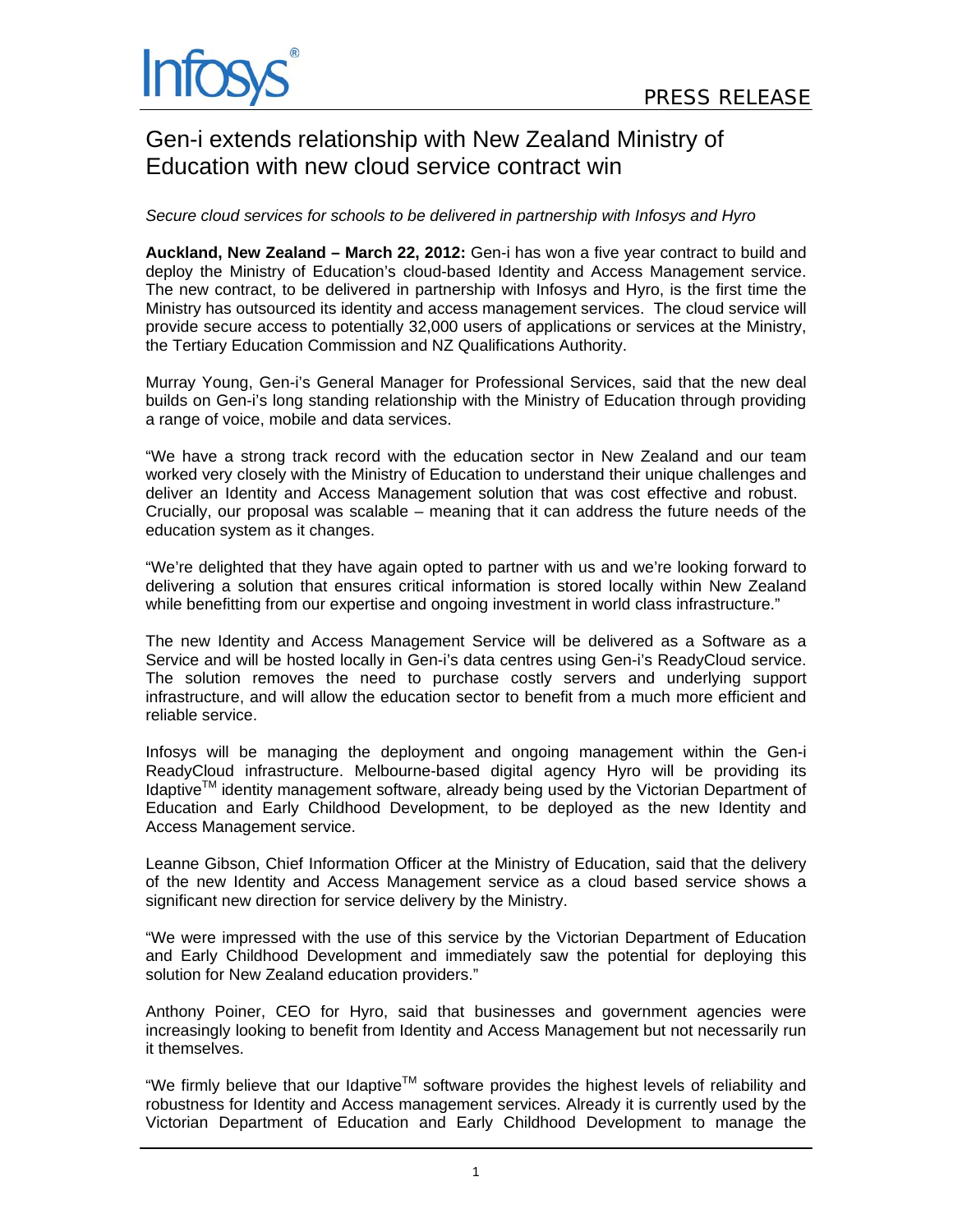

identities of over 1.5 million parents, teachers and students. This agreement with Gen-i is a significant step towards further major deployments in New Zealand and Australia," he said.

Patrick Kouwenhoven, Head of New Zealand Operations at Infosys, said that the program will harness Infosys' global expertise as a cloud ecosystem integrator.

"For New Zealanders to enjoy all the cost and flexibility advantages of the cloud, it's critical that these cloud services are delivered with world-class security tools and methods. This project will deliver a strong foundation for the Ministry of Education's users, and creates a platform other government agencies can use to undertake secure cloud services in the future."

The contract was awarded via competitive tender with the first application to be delivered by July this year and the full Identity Access and Management service to be deployed by 30 November 2012.

#### **About Gen-i**

Gen-i is at the forefront of helping customers take advantage of the convergence of technology and telecommunications, and the new opportunities this makes possible. Gen-i works alongside its 3,300 corporate, government and business customers to deliver seamless hosted and integrated ICT solutions. A member of the Telecom New Zealand Group, Gen-i achieves this with the support of 3,000 highly skilled people in 15 locations across New Zealand and Australia. For more information on Gen-i, visit www.gen-i.co.nz

# **About Infosys Australia & New Zealand**

Infosys Australia & New Zealand is the Australasian subsidiary of Infosys (Nasdaq: INFY), which provides expertise to some of the world's major banks, utilities and other large enterprises to ensure their applications meet the highest standards for regulatory compliance, governance and security.

Many of the world's most successful organisations rely on the 145,000 people of Infosys to deliver measurable business value. Infosys provides business consulting, technology, engineering and outsourcing services to help clients in over 30 countries build tomorrow's enterprise.

#### **About Hyro**

Hyro is Australia's oldest and largest digital agency (ASX: HYO), and employs over 150 staff across Australia and Thailand.

By offering the functions of Strategy, Experience, Technology, and Operations within one company, Hyro helps clients turn their digital channel into a source of competitive advantage. For over 16 years, Hyro have been helping iconic Australian and Asian enterprises, along with leading state and federal government departments to harness new technologies and ideas including online, mobile, IPTV, kiosks and emerging devices like the iPad.